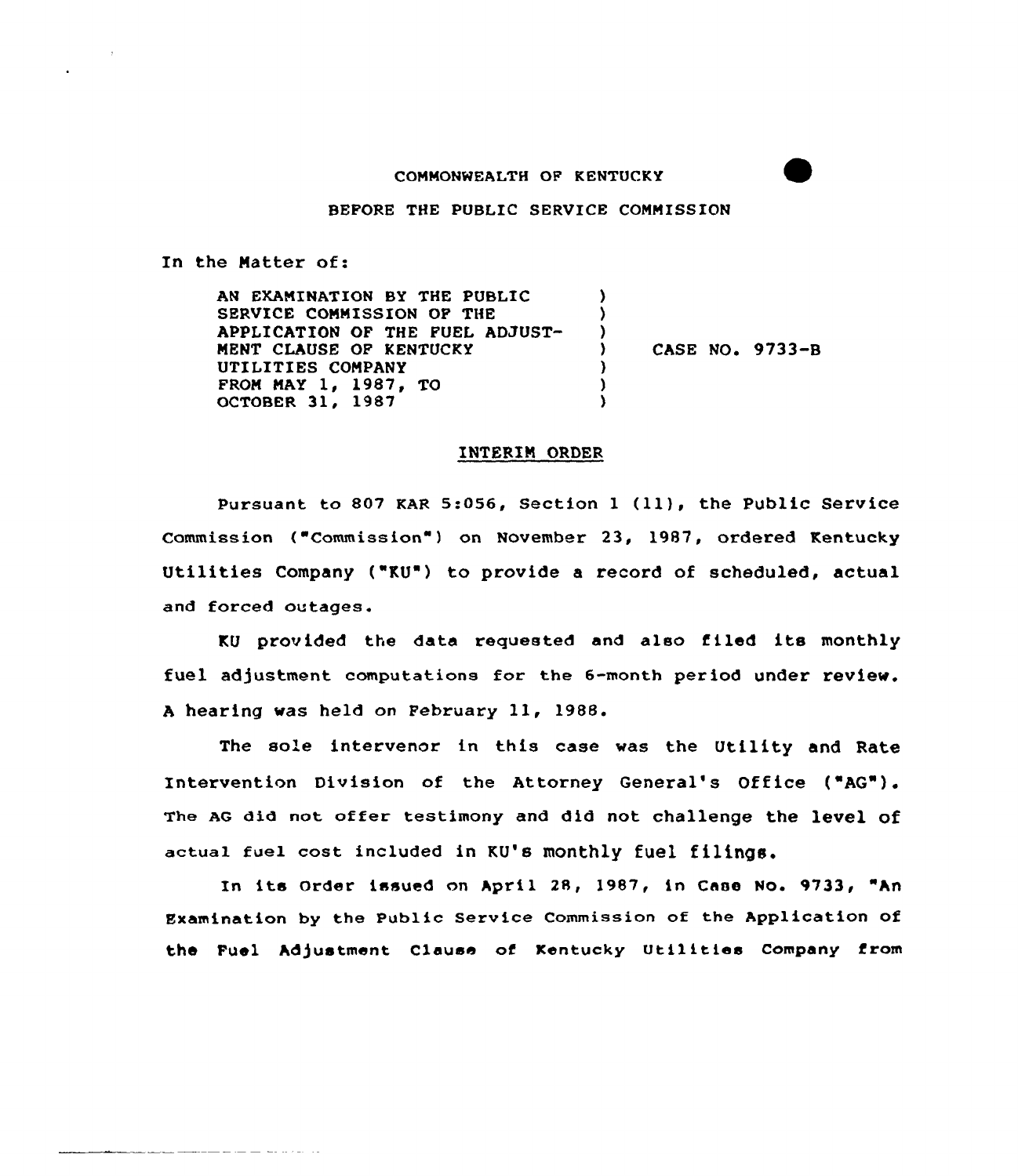November 1, 1984, to October 31, 1986," the Commission fixed KU's base fuel cost at 18.91 mills per KWH. <sup>A</sup> review of KU's monthly fuel clause filings shows that the actual fuel cost incurred for the 6-month period under review ranged from a low of 15.25 mills in October 1987 to a high of 16.96 mills in June 1987, with a 6-month average of 16.11 mills.

The Commission has initiated Case No. 9631, "An Investigation into the Fuel Procurement Practices of Kentucky Utilities Company." Pending resolution of that case, the findings with respect to KU's fuel procurement which would ordinarily be made at this time will be held in abeyance.

The Commission, having considered the evidence of record and being advised, is of the opinion and finds that:

fl) RU has complied with 807 KAR 5:056 regarding the calculation and application of its fuel adjustment clause.

(2) No findings are made at this time with respect to the propriety of KU's fuel procurement practices and this matter should be held in abeyance until the Commission has concluded its review.

IT IS THEREFORE ORDERED that this docket shall remain open until the commission has concluded its investigation of KU's fuel procurement practices.

 $-2-$